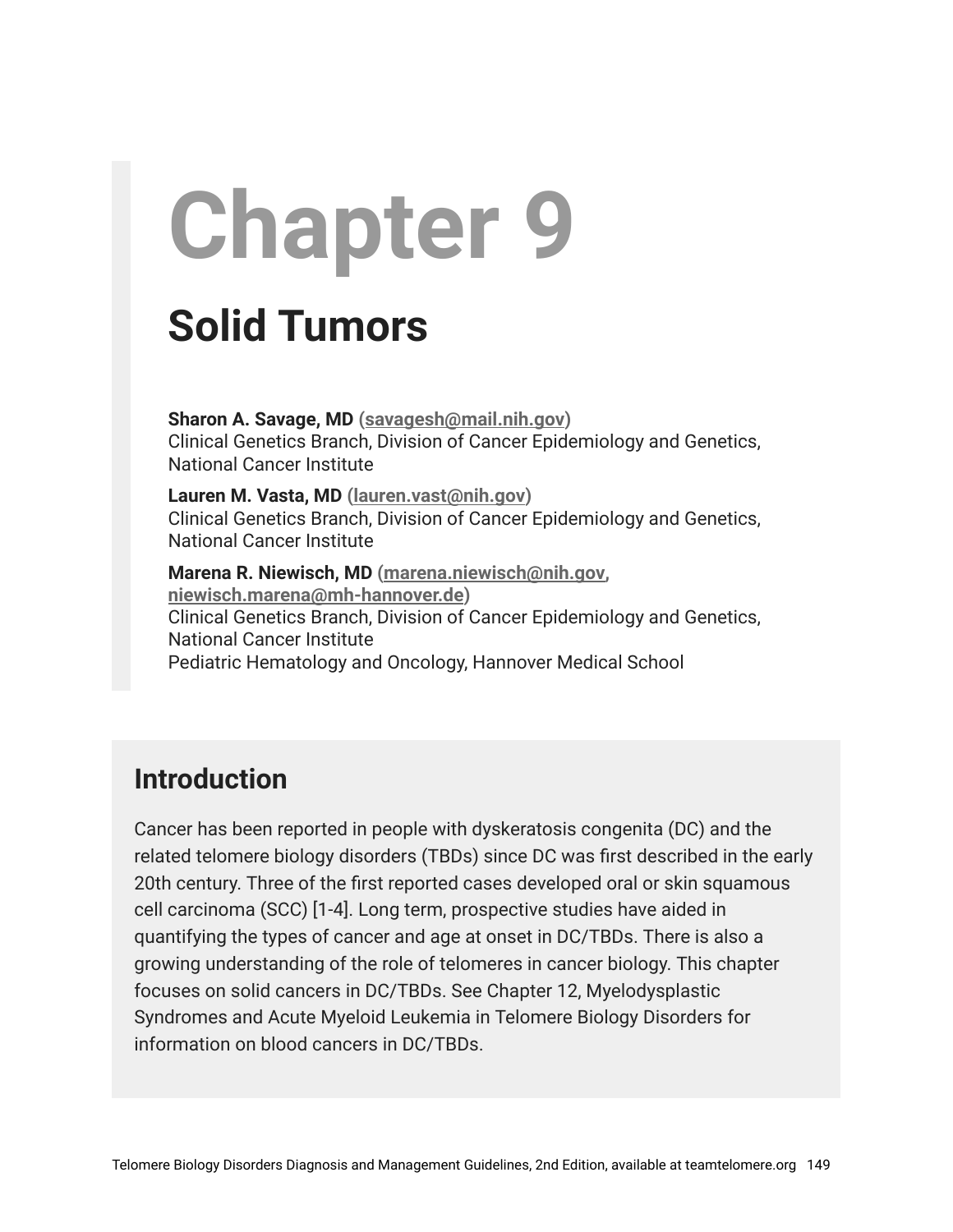## **Telomeres and Cancer**

Telomeres play a significant role in chromosomal stability and telomere dysfunction is implicated in cancer biology [5, 6] (Figure 1). Telomeres consist of long tandem (TTAGGG)n DNA repeats and a protein structure at chromosome ends that protect genetic information by maintaining chromosomal stability during cellular division. Each time a cell divides, small amounts of telomeric DNA are lost due to DNA polymerase's inability to fully replicate 3′ DNA ends. Consequently, telomeres shorten with each cell division and can be a marker of cellular aging. Telomere attrition over time results in a critically short telomere lengths, which triggers cell senescence and/or cell death. Cancer cells can bypass this process through upregulation of certain genes, including *TERT*, *TP53*, and/or *RB6*. This allows cancer cells to overcome short telomere-induced senescence and continue to divide.



complex at chromosome ends. They shorten with each cell division due to the inability of DNA polymerase to replicate the 3' end of DNA. When telomeres get critically short, they may lengthen if the expression of certain genes, such as telomerase (*TERT*), TP53, or RB, is increased. This can allow cells to compensate by lengthening their telomeres or by alternative mechanisms.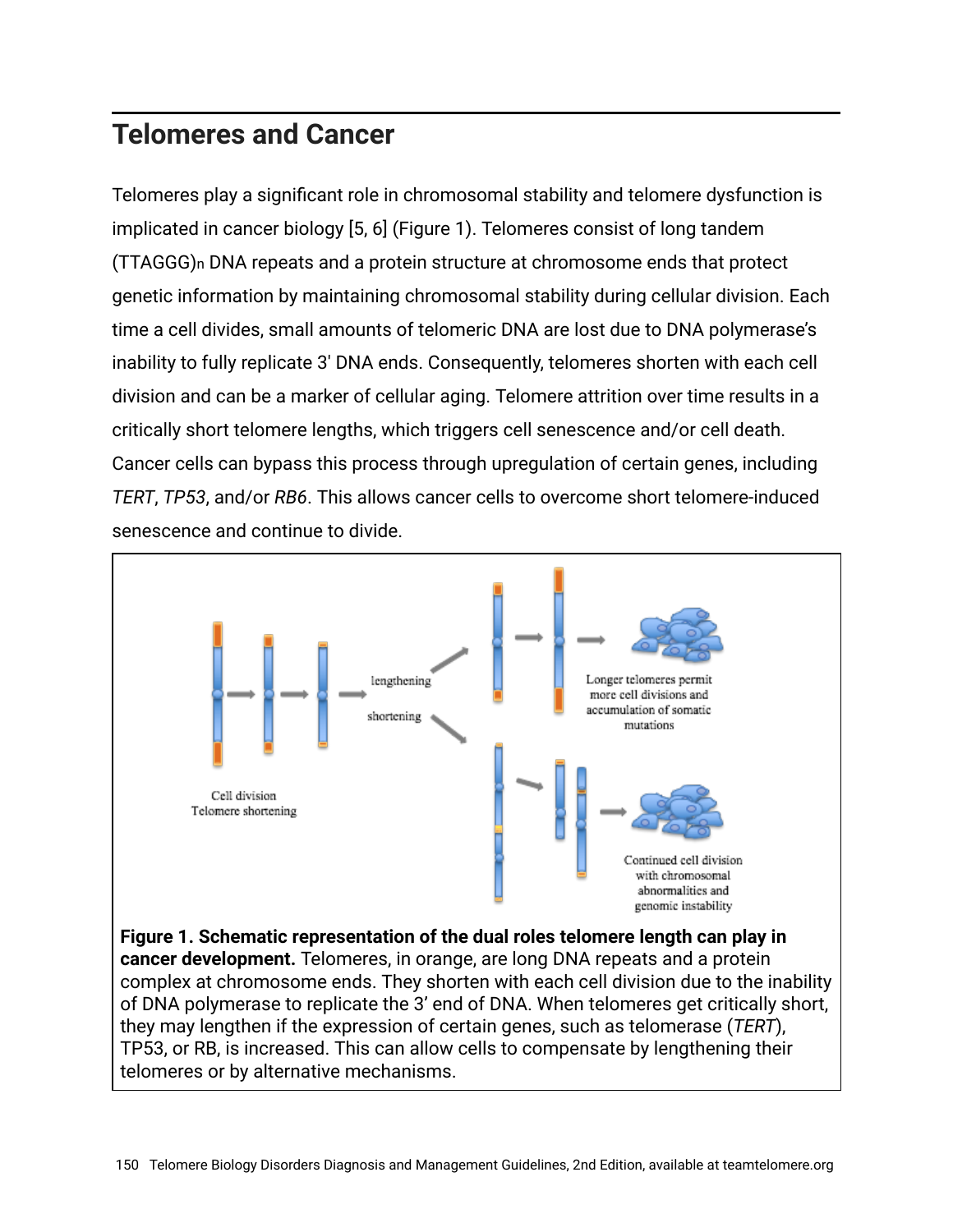## **Frequency and Types of Cancer in DC and the Related TBDs**

In 2006, the crude rate (number of patients with DC and cancer divided by the total number of DC patients evaluated) of cancer in DC was estimated at around 10% [7]. A subsequent review of the scientific literature published between 1910 and 2008 found reports of cancer in 52 of 552 patients, a similar crude rate of 9.4% [8]. The types of cancer in that report included twenty-five patients with head and neck squamous cell carcinoma (HNSCC, 27 occurrences), eight with stomach, seven with anorectal, and seven with skin cancers [8].

These first studies were informative but not entirely accurate estimates of cancer in people with DC. They did not consider that cases with cancer are more likely to be reported than those without cancer (i.e., reporting bias). Simply comparing percentages of patients with cancer results in a significant underestimate of risk because age, sex, birth cohort, competing risks of adverse events (i.e., pulmonary fibrosis, liver cirrhosis, or hepatopulmonary syndrome) are not considered. Importantly, they also did not provide risk comparisons with the general population. Long-term cohort studies of people with DC/TBDs enrolled regardless of their prior medical history have been helpful in fine-tuning cancer risk estimates, in guiding patient management, and identifying areas in need of further study. However, these studies remain limited because of the wide spectrum of disease manifestations and multiple modes of inheritance in DC/TBDs.

In 2018, investigators at the National Cancer Institute published an updated study on cancer in 197 individuals with DC from 108 families [9]. There were up to 15 years of follow-up from study participants, which equated to 5655 person-years of data. The median age for developing any solid tumor was 38 years (range 18-61). Twenty cancers occurred before hematopoietic cell transplantation (HCT) and three occurred after HCT. Nearly 20% of patients with DC developed at least one solid cancer by age 65 years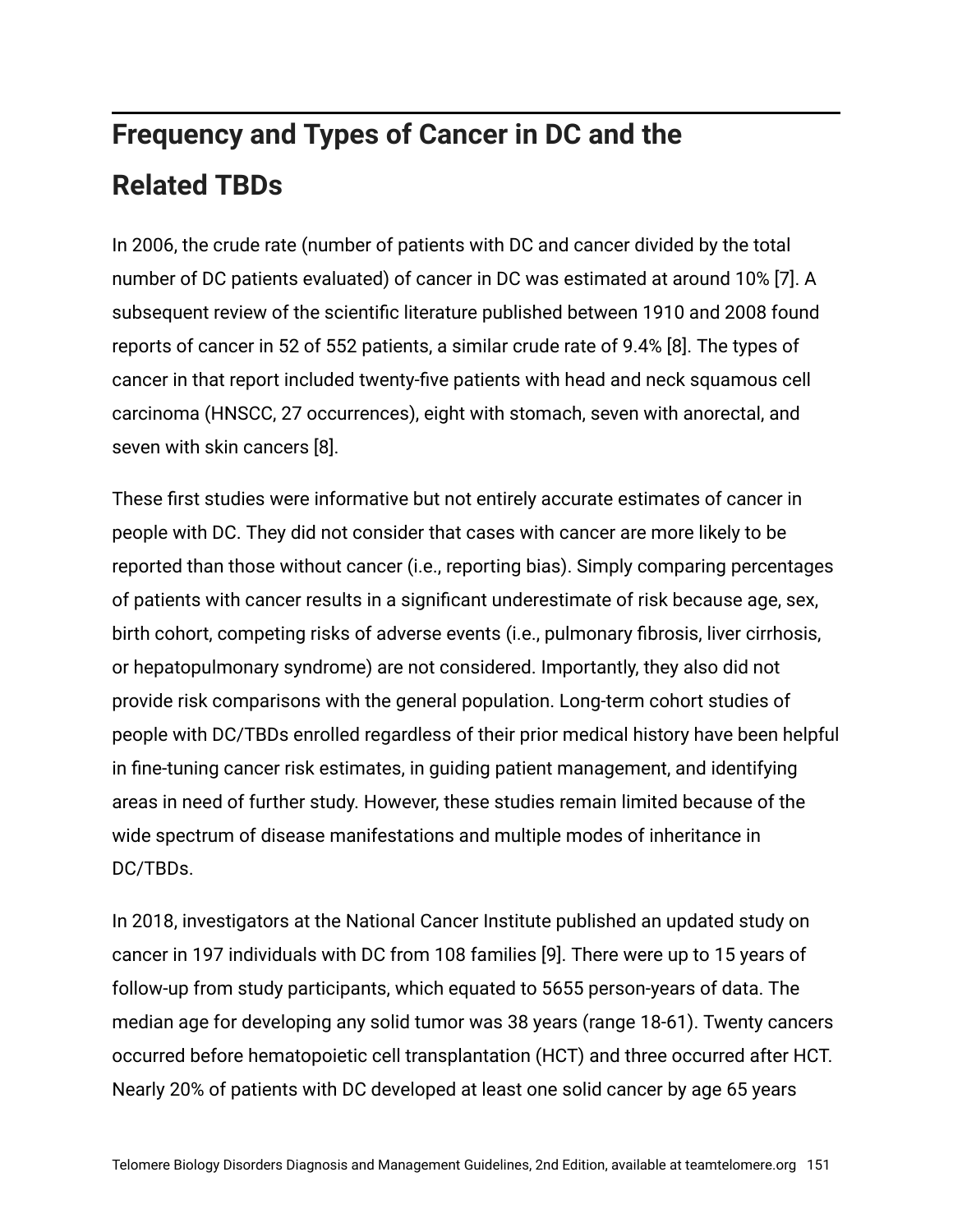(cumulative incidence). Solid cancer was more frequent and occurred at younger ages in patients after HCT (Figure 2).



After accounting for age, sex, race, and birth year, the number of observed (O) cancer cases in inidividuals with DC with the expected (E) number of cancer cases in the general population, the data show that those with DC had a 4.2-fold increased risk (O/E ratio) of any cancer (solid organ and blood cancers combined) compared with the general population (Table 1) [9]. Patients who had undergone HCT had an approximately 30-times higher risk of cancer than those in the general population. MDS and AML appeared at a 578- and 24-fold increased risk. The O/E ratio for any HNSCC was 74, the predominant subtype being tongue HNSCC with an O/E ratio of 216.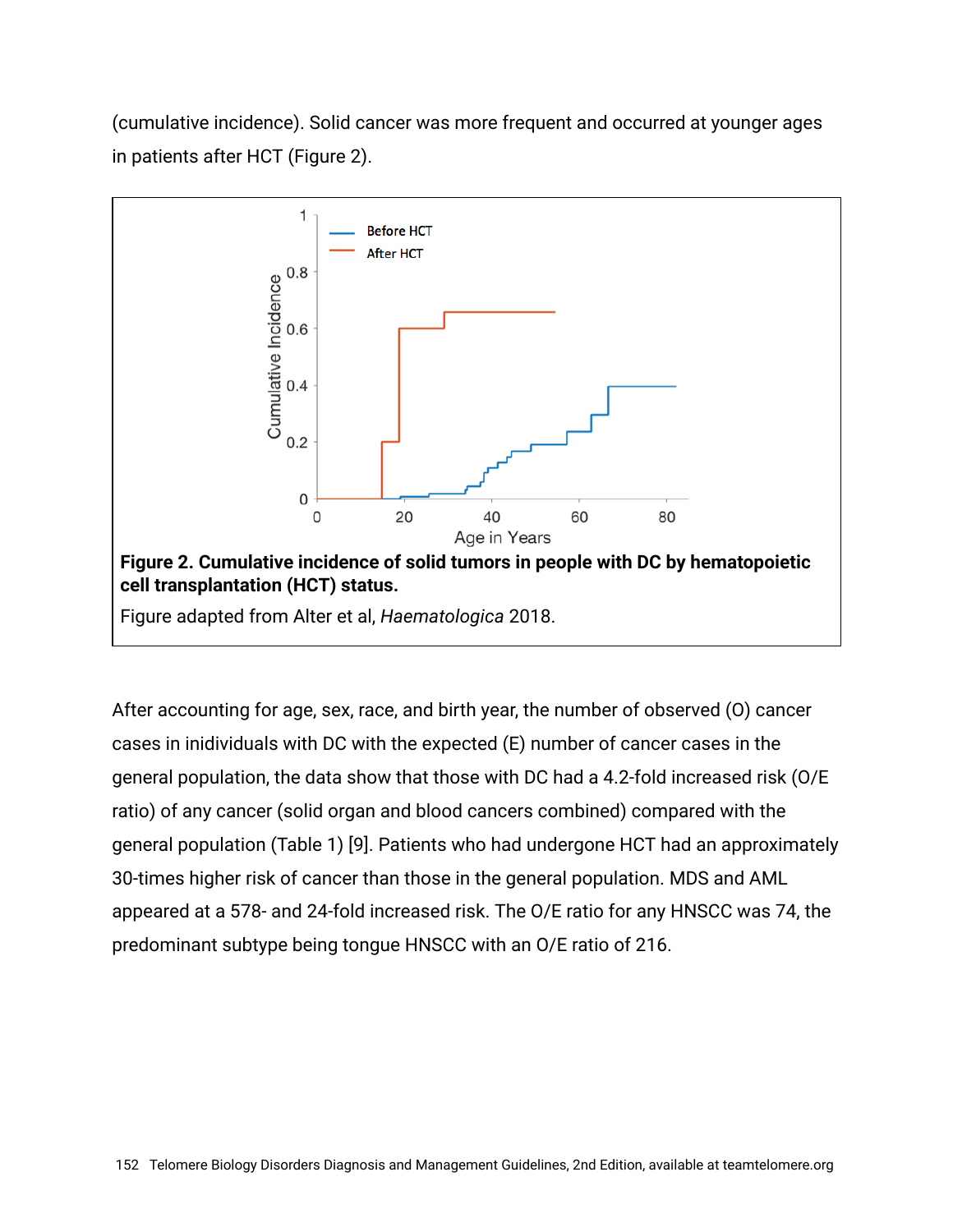**Table 1. Types of cancer in people with DC and comparison with the general** population. Table adapted from Alter et al, Haematologica 2018<sup>6</sup>. One hundred ninety-seven patients with DC from 108 families were evaluated. \*Tongue cancer is a subset of head and neck squamous cell carcinoma (HNSCC). O/E: number of cancers observed in patients with DC divided by the number of cancers expected in someone of the same age in the general population using the NCI Surveillance and End Results database ([https://seer.cancer.gov](https://seer.cancer.gov/)) Abbreviations: CI, confidence interval; HNSCC, head and neck squamous cell carcinoma; MDS, myelodysplastic syndrome; AML, acute myeloid leukemia; NHL, non-Hodgkin lymphoma.

|                              | no HCT<br>197 people with DC<br>5644 person-years evaluated |            |     | <b>After HCT</b><br>60 people with DC<br>248 person-years evaluated |                  |                |      |            |
|------------------------------|-------------------------------------------------------------|------------|-----|---------------------------------------------------------------------|------------------|----------------|------|------------|
|                              | Age at<br>cancer                                            | #<br>cases | O/E | 95% CI                                                              | Age at<br>cancer | #<br>cases     | O/E  | 95% CI     |
| All cancers                  | 38<br>$(18-63)$                                             | 27         | 4.2 | $2.8 - 6.1$                                                         | 19<br>$(15-29)$  | $\overline{3}$ | 30   | $6 - 8$    |
| All solid cancers            | 38<br>$(18-61)$                                             | 17         | 3.1 | $1.8 - 4.9$                                                         | 18.8             | 1              | 13   | $0.3 - 73$ |
| <b>HNSCC</b>                 | 38<br>$(18-61)$                                             | 11         | 74  | 37-133                                                              | 18.8             | 1              | 432  | 11-2404    |
| Tongue*                      | 33<br>$(18-42)$                                             | 8          | 216 | 94-427                                                              | 18.8             | 1              | 1561 | 40-8699    |
| Blood and lymph node cancers |                                                             |            |     |                                                                     |                  |                |      |            |
| <b>AML</b>                   | 40<br>$(28-56)$                                             | 5          | 73  | $23 - 169$                                                          |                  |                |      |            |
| <b>MDS</b>                   | 31<br>$(4-73)$                                              | 18         | 578 | 343-914                                                             |                  |                |      |            |
| <b>NHL</b>                   | 57<br>$(43-65)$                                             | 3          | 11  | $2.2 - 30$                                                          | 29.1             | 1              | 141  | 4-786      |
| Hodgkin lymphoma             |                                                             |            |     |                                                                     | 14.9             | 1              | 164  | 4-914      |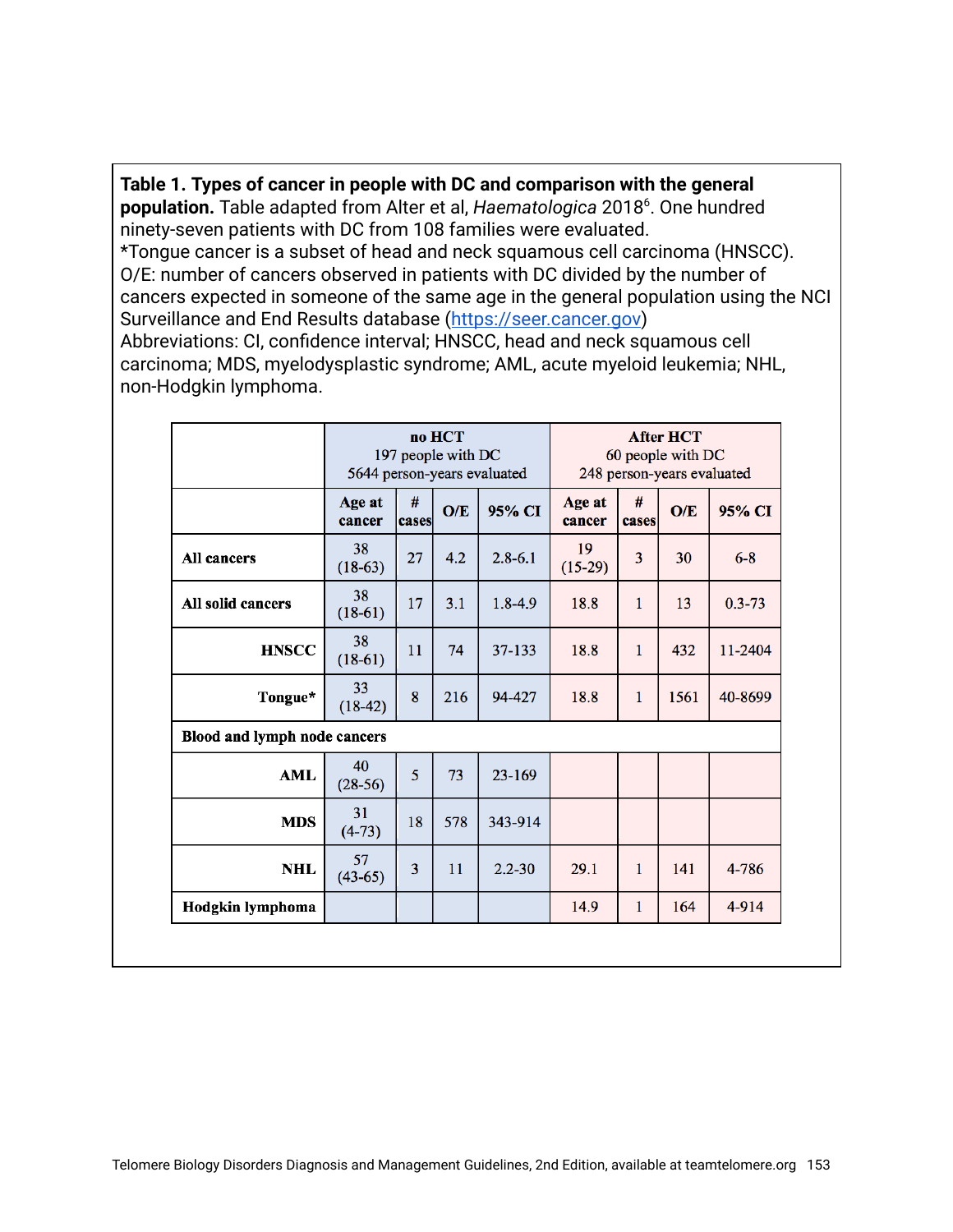Another study evaluated cancer in 180 patients with telomere biology disorders from 113 families, of whom 14 had classic DC (defined as having at least one of oral leukoplakia, nail dystrophy, and/or abnormal skin pigmentation) [10]. MDS and AML were the most common malignancies in this study, occurring in 18 patients (see Chapter 12, Myelodysplastic Syndromes and Acute Myeloid Leukemia in Telomere Biology Disorders for more information). There were five patients with six solid organ cancers (three HNSCC, two anal SCC, and one rectal adenocarcinoma) with a median age at cancer of 35 years (range 25-53). Four of these five patients met the investigators' criteria of classic DC and these four also had pathogenic variants in *DKC1*. This publication and a review from the same group implied that "cancer is relatively rare in short telomere syndromes" [10, 11]. It is true that cancer in DC/TBDs may occur at a lower rate than in other inherited cancer susceptibility syndromes. For example, approximately 90% of people with Li-Fraumeni syndrome due to germline *TP53* pathogenic variants will have at least one cancer prior to 70 years of age [12, 13]. However, cancer in people with DC/TBDs occurs at much higher frequency and much younger ages than in people in the general population [14]. This information is crucial in tailoring cancer screening and prevention recommendations.

### **Treatment of Cancer in DC/TBDs**

Treatment of cancer in people with DC is especially challenging because patients may also have bone marrow failure, pulmonary fibrosis, liver cirrhosis, and/or many of the other clinical manifestations associated with DC/TBDs. Consequently, patients with DC and cancer may have more treatment-related complications than people without DC.

We reviewed the cancer treatment records of 38 patients with DC participating in the NCI IBMFS cohort study (ClinicalTrials.gov Identifier: NCT00027274, https://marrowfailure.cancer.gov) [9] (Vasta et al, unpublished data). Forty-five cancers (before and after HCT) occurred in these 33 patients (non-melanoma skin cancers were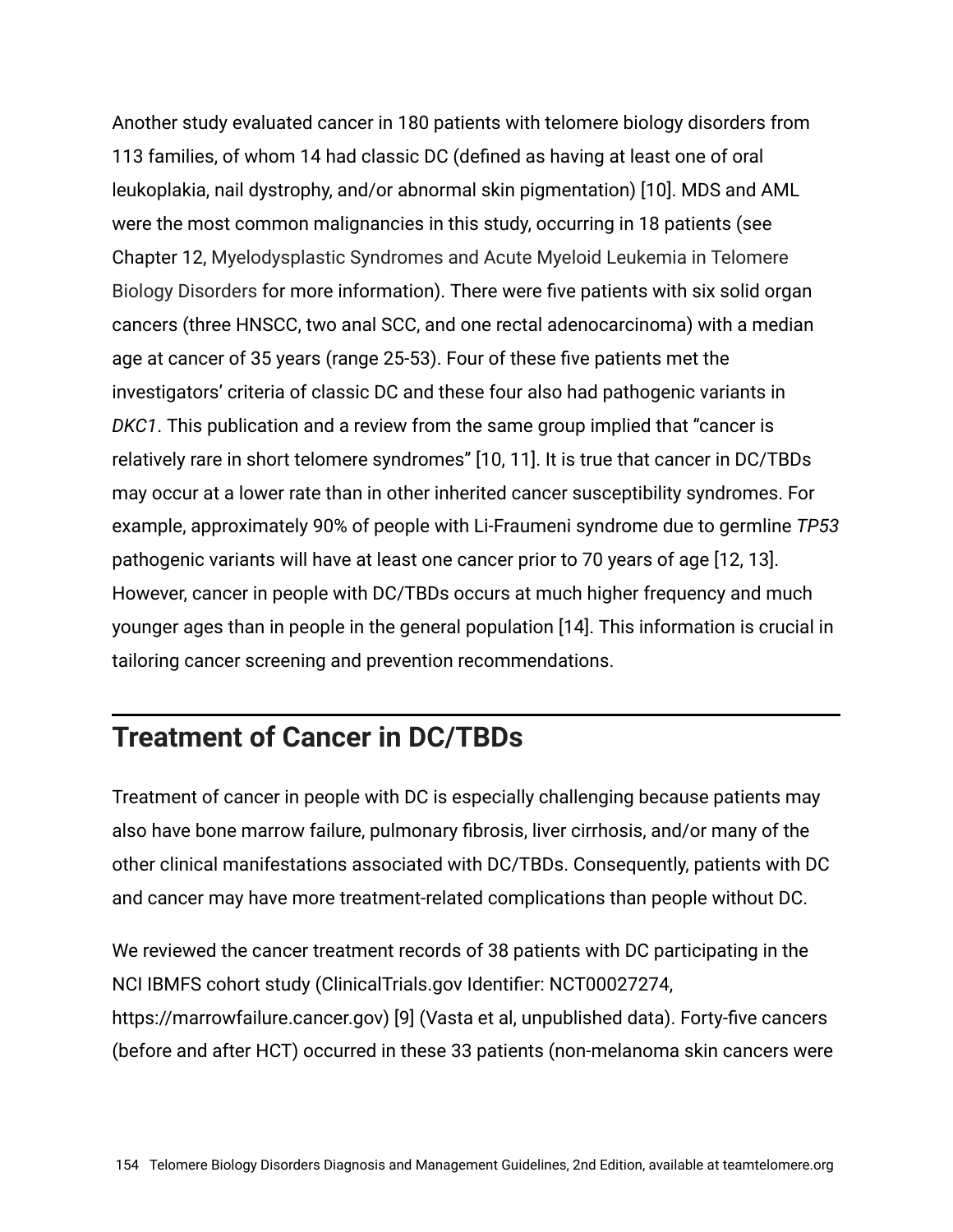excluded from this analysis). Affected genes were six *DKC1*, one *RTEL1*, nine *TERC*, six *TERT*, six *TINF2*, one *WRAP53*, and nine unknown.

Six patients with AML (median age at AML 36 years, range 25-56) passed away due to therapy-related complications. Two patients had chemotherapy-alone toxicities including infections and acute respiratory distress syndrome. Four patients underwent HCT but succumbed to transplant-related infections. There were four cases of post-transplant lymphoproliferative disease treated with Rituximab. Four patients developed non-Hodgkin lymphoma (NHL); two died within a year of diagnosis, one died of other causes 10 years after diagnosis, and the outcome was unknown for one. The outcome for a patient with Hodgkin lymphoma was not available.

HNSCC was notable for 21 occurrences in 11 patients. There were 14 localized cancers requiring resection in 4 patients, including one patient with 11 resections (Figure 3). Seven invasive cancers occurred in seven patients and were treated with different modalities, likely due to each patient's specific needs. Unfortunately, all patients with invasive HNSCC died due to the cancer or therapy-related complications.



Abbreviations: RT, radiation therapy; chemo, chemotherapy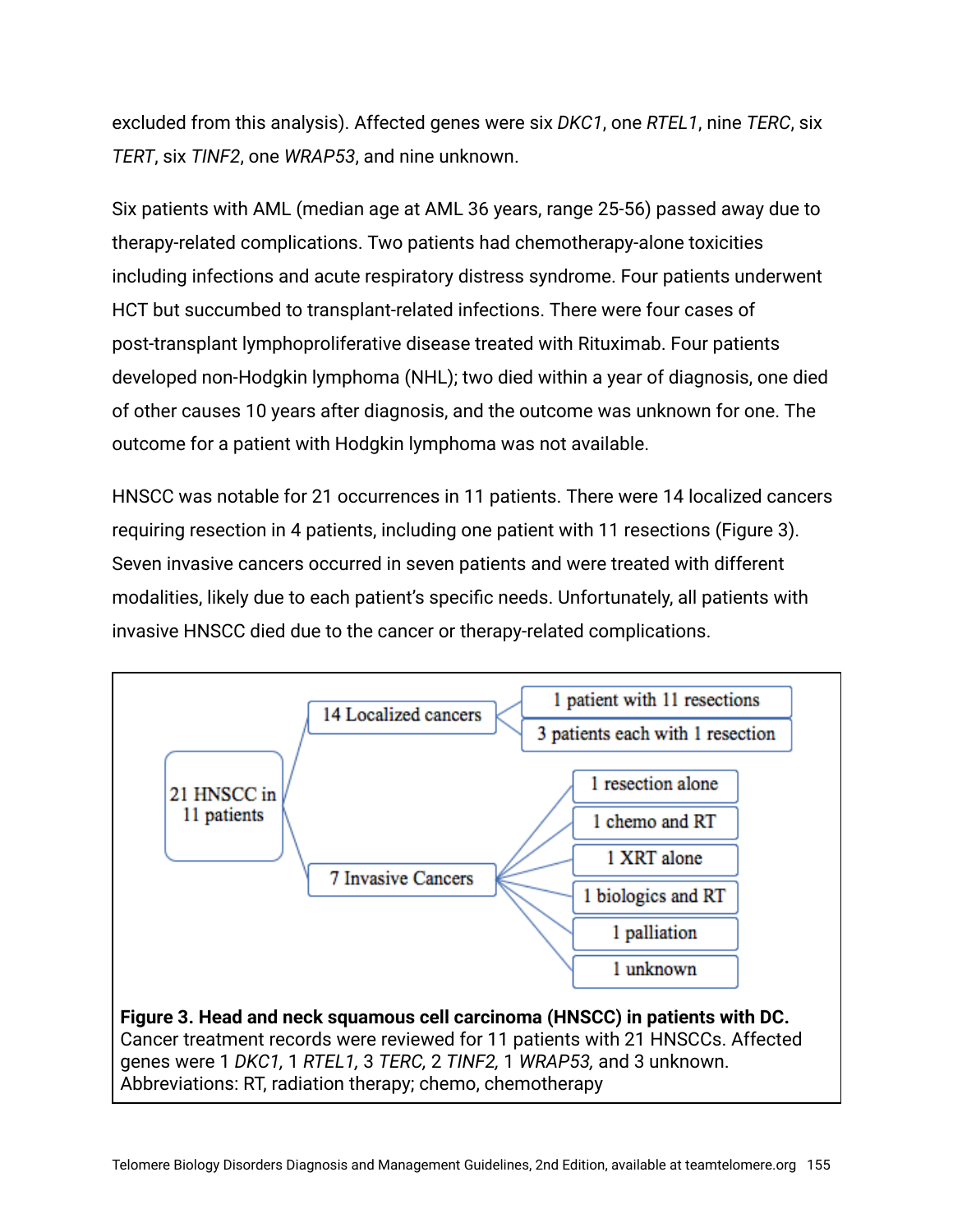These descriptive data and other case reports suggest that people with DC/TBDs have unique sensitivities to chemotherapy and radiation therapy. Additional studies are needed to improve understanding of cancer therapy-related side effects.

## **Cancer Prevention and Surveillance**

Prospective studies of cancer screening in patients with DC/TBDs have not yet been conducted and are urgently needed. In general, early cancer diagnosis is important to reduce cancer-related morbidity and mortality in patients with DC/TBDs. For example, screening can identify HNSCC when it is still amenable to surgical resection only. Table 2 lists the current recommendations.

**Table 2: Cancer screening and prevention methods recommendations for people with DC/TBDs.** These recommendations are based on expert opinion as no prospective clinical trials of cancer prevention have been conducted for DC/TBDs. Everyone should also follow the same cancer screening recommendations as the general population. More information on cancer screening in the general population is available at [http://www.cancer.gov/cancertopics/screening.](http://www.cancer.gov/cancertopics/screening)

| Cancer       | Approximate<br>Start Age | Screening Method                                       | Prevention                                          |  |
|--------------|--------------------------|--------------------------------------------------------|-----------------------------------------------------|--|
| <b>HNSCC</b> | 10 years                 | Annual oral exam.<br>nasolaryngoscopy                  | No smoking or drinking<br>alcohol. Good oral hygien |  |
|              |                          |                                                        | See also Chapter 8                                  |  |
| Gynecologic  | 16 years or after        | Annual gynecologic exam, pap                           | HPV vaccine                                         |  |
|              | first period             | smear, HPV test                                        | See also Chapter 21                                 |  |
| Rectal       | 18 years                 | Physical exam, check stool for<br>blood annually       |                                                     |  |
| Esophagus    | 20 years                 | Esophagoscopy, as needed                               | No smoking or drinking<br>alcohol                   |  |
| Liver        | Infancy                  | Liver ultrasound, liver function                       | No drinking alcohol;<br>chelate iron if transfused  |  |
|              |                          | tests                                                  | See also Chapter 19                                 |  |
| Skin         | Infancy                  |                                                        | Sun protection                                      |  |
|              |                          | Dermatology exam, annually                             | See also Chapter 6                                  |  |
| Leukemia     | Infancy                  | Complete blood counts, bone<br>marrow aspirate, biopsy | See also Chapter 12                                 |  |
|              |                          | Chest X-ray, lung function tests,                      | No smoking                                          |  |
| Lung         | 40 years                 | as clinically indicated                                | See also Chapter 14                                 |  |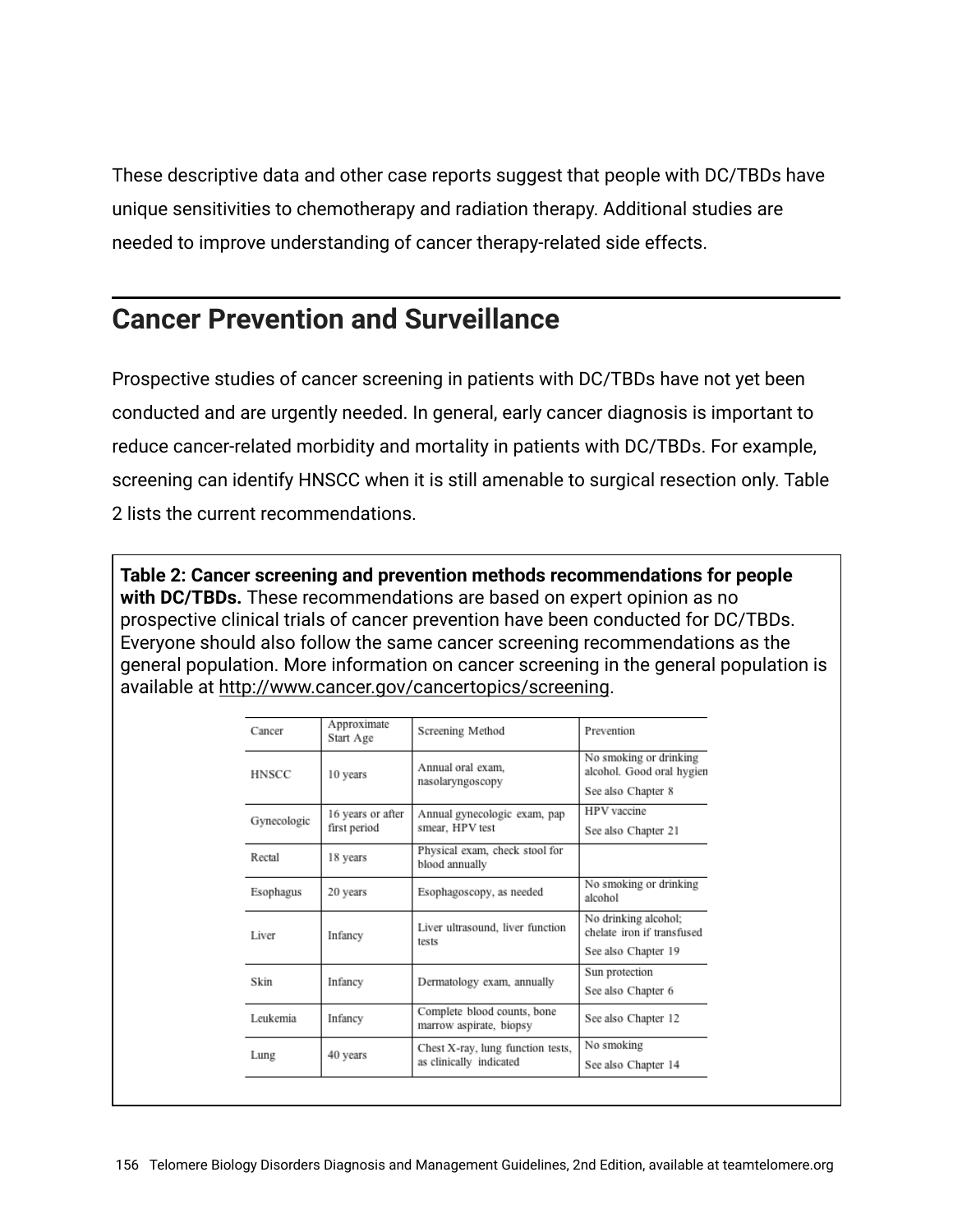## **Summary**

Patients with DC meet the criteria for "cancer-prone" with most of the cancers presenting at younger ages than expected and more commonly than expected when compared with the general population. The most common solid tumor is HNSCC, which is amenable to early detection with cancer screening. All patients and/or their families are encouraged to promptly report to health care professionals any changes in their health, and physicians should have a low index of suspicion for cancer in patients with DC/TBDs. Those diagnosed with cancer may need a modified cancer treatment plan that addresses potential therapeutic sensitivities and co-occurring illnesses.

## **References**

- 1. Milgrom H, Stoll HL, Jr., Crissey JT. Dyskeratosis Congenita. A Case with New Features. *Arch Dermatol*. 1964;89:345-349.
- 2. Garb J. Dyskeratosis congenita with pigmentation, dystrophia unguium and leukoplakia oris; patient with evidence suggestive of Addison's disease. *Arch Derm Syphilol*. 1947;55(2):242-250.
- 3. Costello MJ. Dyskeratosis congenita with superimposed prickle cell epithelioma on the dorsal aspect of the left hand. *AMA Arch Derm*. 1957;75.
- 4. Costello MJ, Buncke CM. Dyskeratosis congenita. *AMA Arch Derm*. 1956;73(2):123-132.
- 5. Aviv A, Anderson JJ, Shay JW. Mutations, Cancer and the Telomere Length Paradox. *Trends Cancer*. 2017;3(4):253-258.
- 6. Maciejowski J, de Lange T. Telomeres in cancer: tumour suppression and genome instability. *Nat Rev Mol Cell Biol*. 2017;18(3):175-186.
- 7. Vulliamy T, Dokal I. Dyskeratosis congenita. *Semin Hematol*. 2006;43(3):157-166.
- 8. Alter BP, Giri N, Savage SA, Rosenberg PS. Cancer in dyskeratosis congenita. *Blood*. 2009;113(26):6549-6557.
- 9. Alter BP, Giri N, Savage SA, Rosenberg PS. Cancer in the National Cancer Institute inherited bone marrow failure syndrome cohort after fifteen years of follow-up. *Haematologica*. 2018;103(1):30-39.